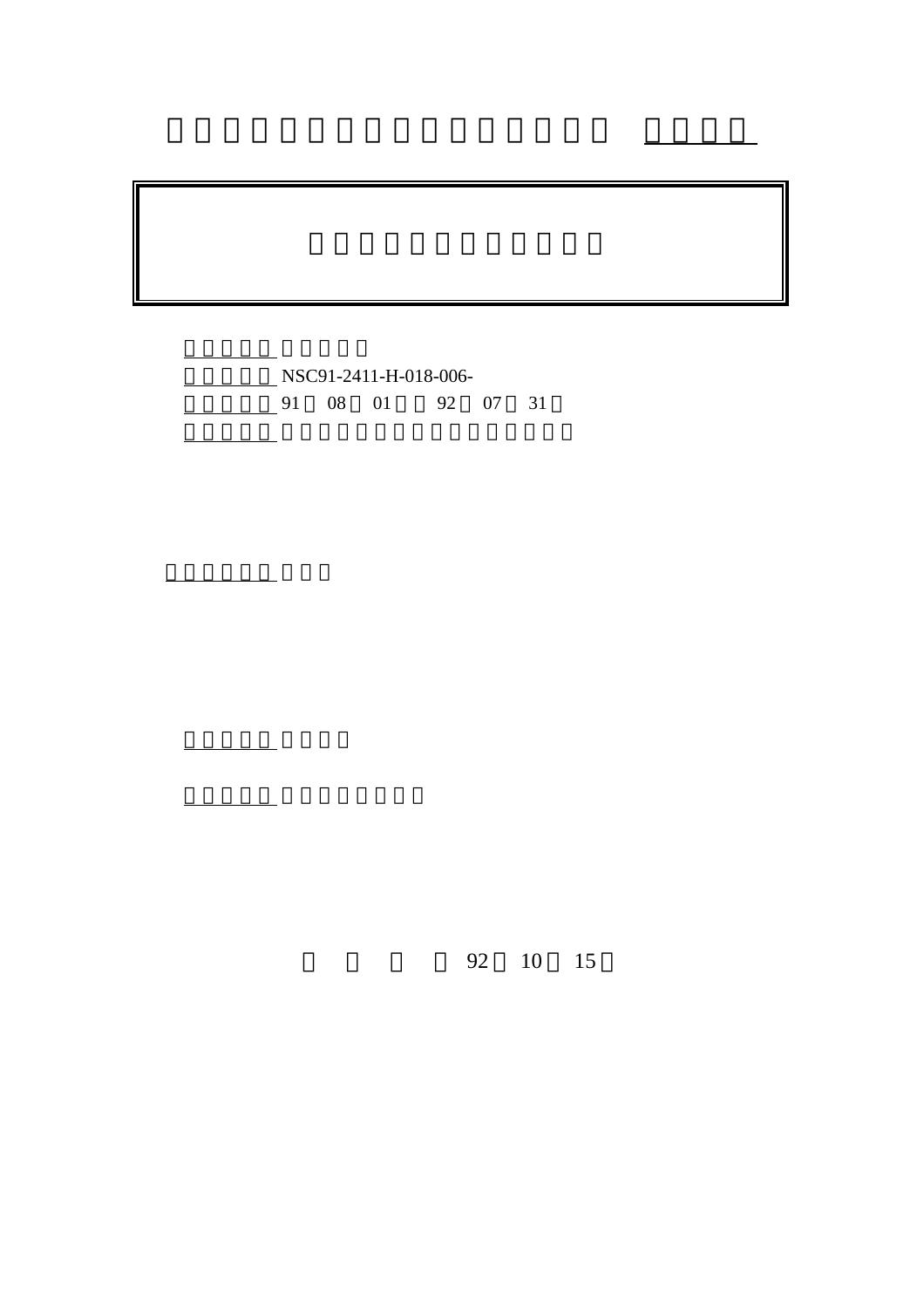# **Incorporating Language Learning Strategy Training in Senior High School Lessons**

Shenghui Cindy Huang

National Changhua University of Education cindy111@ms17.hinet.net

Since the eighties, language-learning strategy training studies started to develop and have gained various training results. Researchers summarized the training results and have proposed sets of language learning strategy training methods and principals. In Taiwan, although researchers paid much attention to language learning strategies in the recent decade, a paucity of studies focused on learning strategy trainings, very few were related to strategy training at the senior high school level. Studies showed that senior high school students generally did not use learning strategies to help their learning, which might have made the increased learning load more difficult, and indirectly hindered students' interests in learning English. English educators have suggested the instructions of language learning strategies to senior high school students to assist their learning. The researchers designed and evaluated a serious of language learning strategy integrated lesson plans in one school semester. After two-month training, the experimental group students showed their awareness and use of learning strategies. Also, they demonstrated progress in memorizing vocabulary. Results from the teacher interview and written teaching reflections presented the experimental group instructor's evaluations of the lesson plans along the study. Suggestions are offered in incorporating language learning strategy training into English lessons at senior high school levels.

#### **INTRODUCTION**

 Starting from the mid-eighties, researchers in second language learning strategy area have paid much attention to the instruction of language learning strategies to learners (Mckeachie et al., 1984; Huang, 1997; Huang, 2000). They claimed that good teaching should include the ways to learn, to remember, to process information, and to become more motivated (Weinstein and Mayer, 1986). The training of language learning strategies mainly comes from four assumptions: mentally active learners being better learners, strategies being teachable, learning strategies being transferred to new tasks, and academic language learning being more effective when accompanied by learning strategies (Chamot and O'Malley, 1987). Chamot (1998)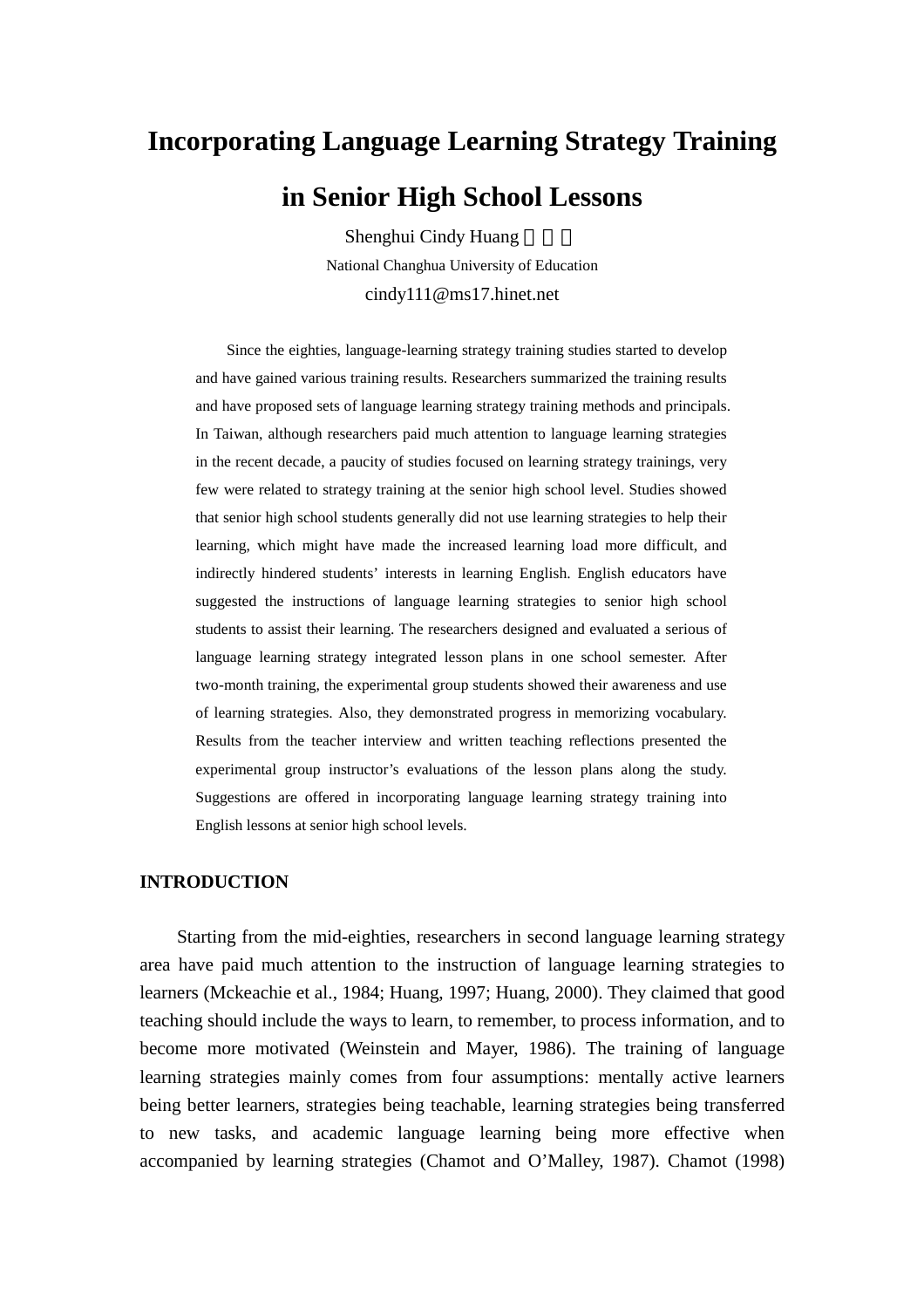made a more explicit explanation for the reasons for language learning strategy trainings. She pointed out that the teaching of learning strategies in second language classroom was based on the following rationales. First, in the first and the second language learning context, the strategy use differences between successful and less successful learners have been documented by previous research. Second, most students had the abilities in learning to use language learning strategies in an effective way. Third, many learners need to use learning strategies to solve various problems. Fourth, learning strategy instruction could motivate learners by offering learners the techniques for more effective learning. Fifth, learners would become more independent in learning after they became skillful in using language learning strategies (p. 5).

 In the eighties, the studies on language learning strategy training were almost limited to vocabulary learning tasks (O'Malley and Chamot, 1990). Starting from the nineties, strategy-training studies were spread to include the training of more language skills (Huang, 2000). Although many studies showed the effectiveness of learning strategy training on learners' language learning (O'Malley et al., 1985; Huang, 2000), not all strategy-training projects were successful or conclusive (Oxford, 1993). Oxford (1993) examined the strategy-training studies which showed no or negative effect and concluded that these studies usually "revealed some methodological problems that might have obscured some potentially important findings" (p. 181).

In Taiwan, although researchers paid much attention to language learning strategies in the recent decade (Huang, 2000), a paucity of studies focused on learning strategy trainings, very few were related to strategy training at the senior high school level. English instructions at senior high schools have played an important role in developing students' English level from basic to intermediate or higher. Previous studies showed that senior high school students generally did not use learning strategies to help their learning, which might have made the increased learning load more difficult, and indirectly hindered students' interests in learning English (Huang, 1997). English educators have suggested the instruction of language learning strategies to senior high school students to assist their learning (Ku, 1995; Huang, 1997).

In conducting language learning strategy training, researchers have suggested several ways to improve the success of the training. One of the common points among the suggestions is: strategy training should be integrated into regular L2 with regular language classes (Oxford, 1993; Chamot, 1998).

This study aimed to investigate the effect of integrating language learning strategy training into regular English classes in the senior high school level in Taiwan. The researchers designed lesson plans by combining the content and schedule, which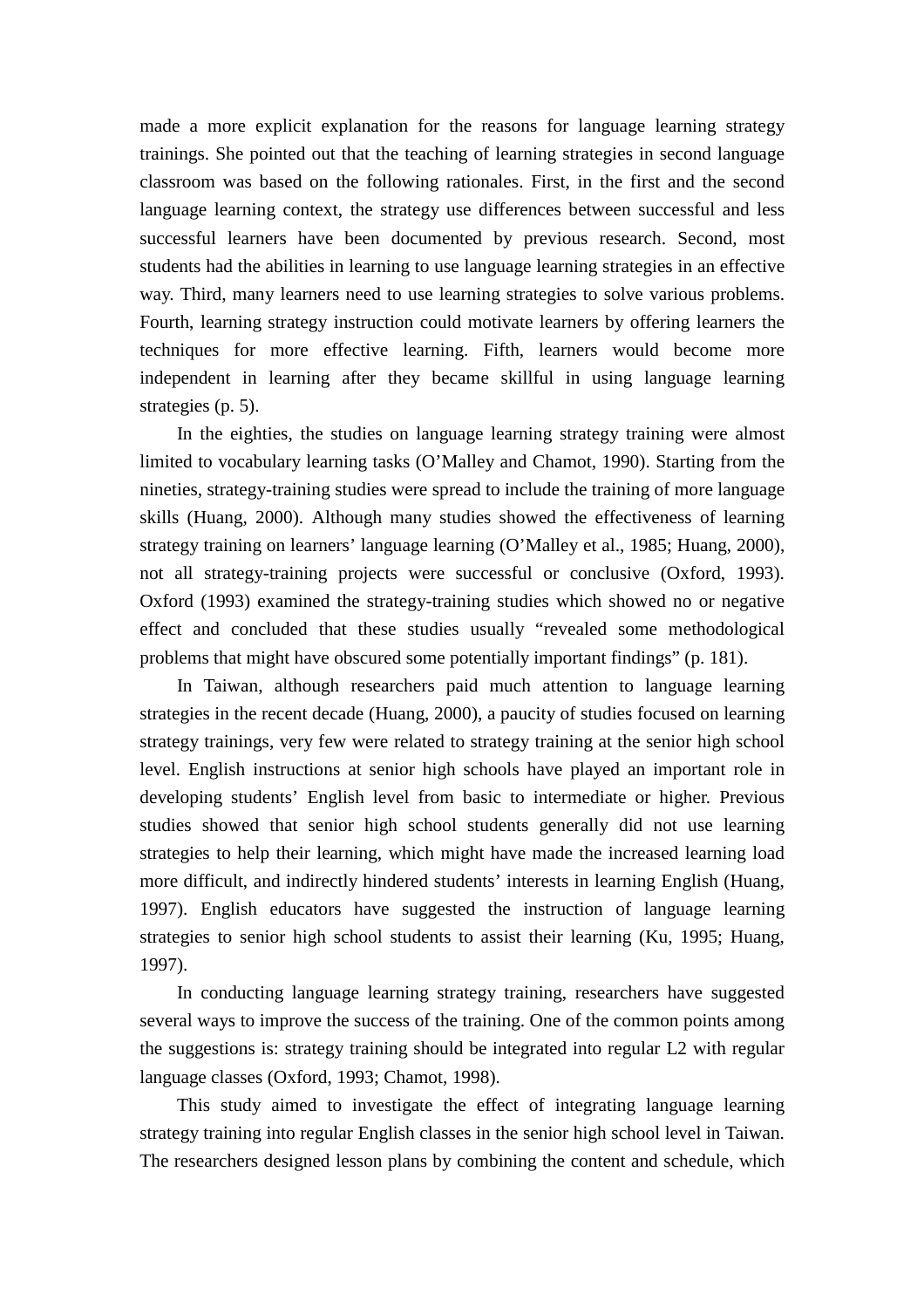the school board planned, and the language learning strategies summarized by Oxford (1990). One class from a randomly selected senior high school participated in this study as the experimental group. Another class, which has similar background as the experimental group in the same school, was selected as the control group. All the participants are at the second grade. After the pre-test, the instructor taught the experimental group English by following the lesson plans designed by the researchers (one of the researchers worked as the instructor). The researchers tried to look for the answers for the following questions:

- 1. Is there any difference for the students in the experimental group in learning strategy use before and after the study?
- 2. Is there any difference for the students in the experimental group in learning achievements before and after the study?
- 3. What are the experimental group instructor's feelings and opinions about using the lesson plans?

#### **METHOD**

This is an experimental study aiming to investigate the effects of learning strategy integrated lesson plans in the senior high school level. This study took one semester to complete. The participants, instruments used, and the procedure of the study are reported as follows.

## **Participants**

 The participants in this study are two classes of second grade students in a randomly selected senior high school. One class was randomly selected from the school as the experimental group. The other class, which shares similar background, like study orientation and English proficiency level, with the class in the experimental group, was chosen from the same grade in the same school to become the control group. The instructor of the class in the experimental group participated in this study to cooperate with the researchers for the lesson plan design, application, and evaluation. The experimental group has 52 students. The control group has 38 students. All the students in the school take five hour regular English classes from Taiwanese instructors, and two hour English conversation classes from native-speaking instructors every week. During the conversation classes, students' Taiwanese instructors need to sit in the classes and assist the native-speaking instructors.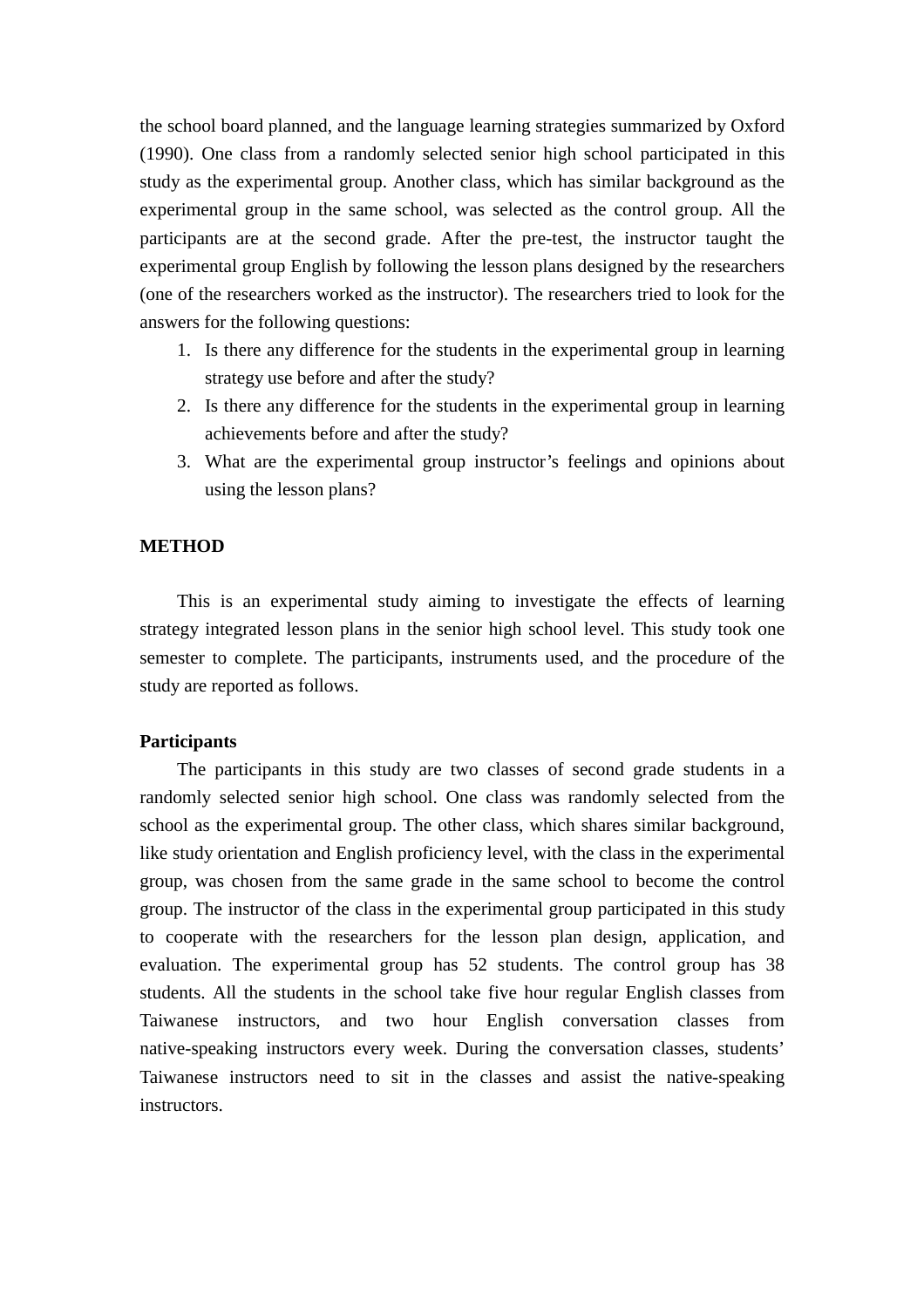#### **Instrumentation**

 Two kinds of instruments will be mentioned in the instrumentation session: the instruments used as the treatment, the instruments for collecting data. The instruments served as the treatment are the lesson plans designed by the researchers according to the principles proposed by previous studies (Oxford et al., 1990; Oxford, 1993; Chamot, 1998), the school's schedule in English teaching, and the experimental group instructor's suggestions. A lesson plan sample is given on the appendix.

 The instruments used to collect data include: the monthly English exams held by the school, the assignments and quizzes given by the instructor, the Strategy Inventory for Language Learning (SILL), and the instructor's written teaching reflections. The English exams were made by English teachers in the school, which were held monthly to evaluate students' learning achievements. The SILL was developed by Oxford (1990) to investigate learners' use of language learning strategies, and has been widely used by language learning strategy researchers. The reliability and validity of the SILL have been identified as high by previous studies (Huang, 2000, pp. 41-43).

## **Procedure**

In the first month of the study, no treatment was conducted with the experimental group. After the first monthly exam, the SILL was conducted with both the experimental group and the control group to obtain the results of the pre-test. Moreover, the first monthly exam results were recorded. After the first monthly exam, the instructor in the experimental group did her teaching according to the language learning strategy integrated lesson plans. She started to write teaching reflections after each class. The assignments, the quizzes given by the instructor were collected. Also, the second and the third monthly exam results were recorded. At the end of the semester, the SILL questionnaire was conducted with all the student participants. Furthermore, at the same time, the instructor of the experimental group was interviewed for her opinions and feelings about the use of the strategy-integrated lesson plans. Finally, the instructor's written teaching reflections were collected after the interview.

## **RESULTS AND DISCUSSIONS**

In accordance with the study questions, results are presented and discussed in terms of the answers for the three study questions: the students' learning strategy use differences before and after the study, the students' learning achievement differences before and after the study, and the experimental group teacher's feelings and opinions about using the lesson plans.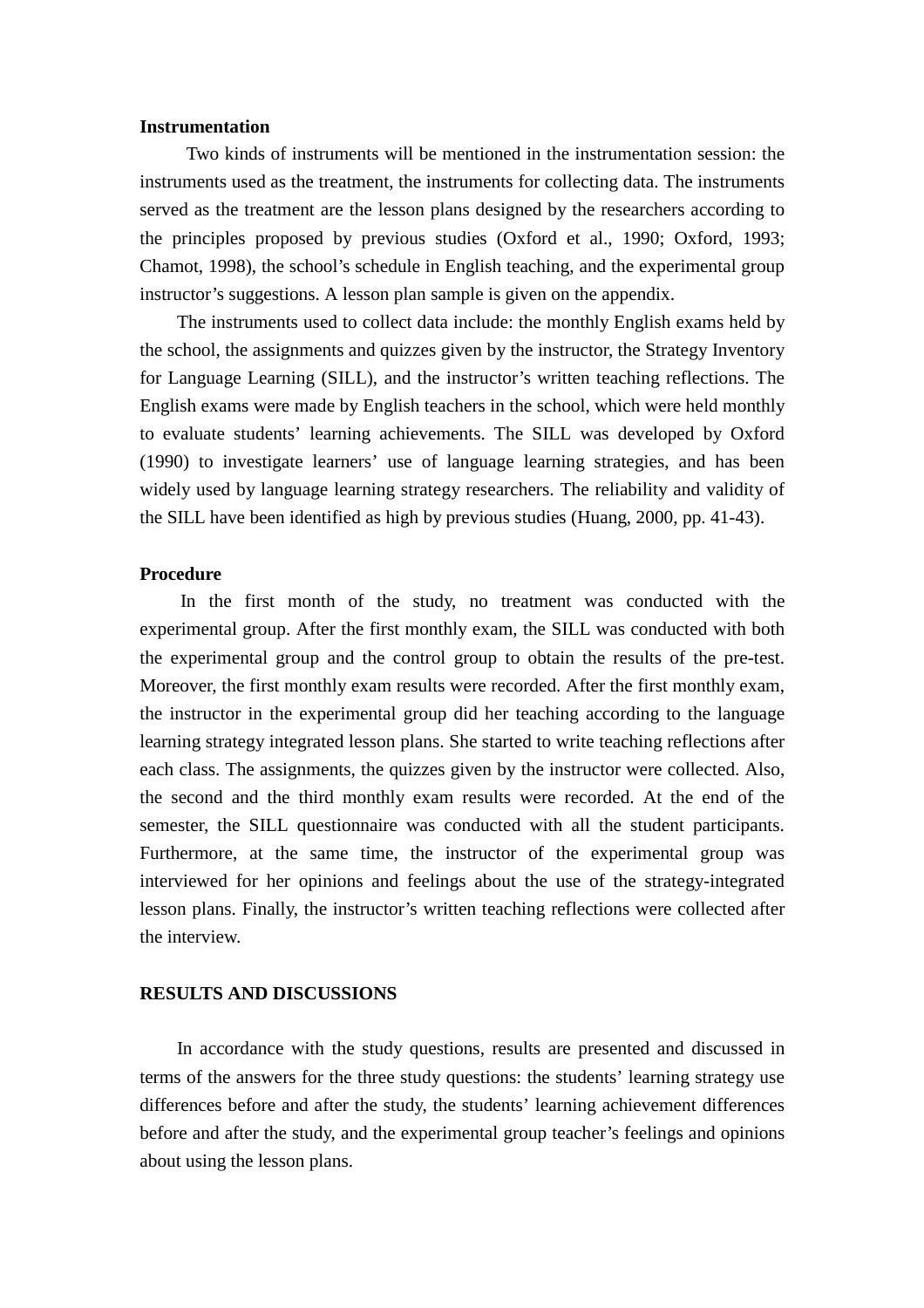#### **Students' learning strategy use differences**

 The results from the questionnaire, the SILL, showed statistically significant differences for the experimental group between the pre-test and the post-test. The mean of the SILL frequency increased from 2.70 to 2.83 ( $p<0.05$ ). For the control group, although the mean of the SILL frequency increased from 2.57 to 2.77, there showed no statistical significance (p>0.05). Table 1 presents the means, standard deviations, and the comparisons between the pre and post mean scores of the experimental group and the control group in strategy use.

Table 1

| Group   | Test               | Mean                    | SD <sub>-</sub> | means compared       |       | p-value   |
|---------|--------------------|-------------------------|-----------------|----------------------|-------|-----------|
| Experi. |                    | pre-test 2.7063 0.5655  |                 |                      |       |           |
|         |                    | post-test 2.8392 0.5624 |                 |                      |       |           |
|         |                    |                         |                 | experi. pre vs. post | 2.331 | $0.024*$  |
| Control | pre-test $2.5700$  |                         | 0.4614          |                      |       |           |
|         | post-test $2.7768$ |                         | 0.5365          |                      |       |           |
|         |                    |                         |                 | control pre vs. post | 1.796 | 0.081     |
|         |                    |                         |                 |                      |       | * $p<.05$ |

Mean, standard deviation, and comparisons in language learning strategy use

 The results above present that the class taught with learning strategy integrated lesson plans did use more learning strategies than before. The class which did not use learning strategy integrated lesson plans did not show statistically significant more use of learning strategies than before. At least two points are derived from the results. First, the instruction of language learning strategies helps students' use of learning strategies. This point supports one of the assumptions proposed by previous studies for language learning strategy training in that strategies being teachable (Rubin, 1975; Chamot and O'Malley, 1987). The initiation of studies in language learning strategies was derived from the assumption that teachers could help their less successful students improve their performance by applying learning strategies used by successful learners. The results of the study may demonstrate the assumption being true.

The second point lies on the fact that integrating learning strategy training into regular class schedule does not take a long time for the senior high school students to become used to applying learning strategies. It took about as long as two months. Huang (2000) conducted a learning strategy training study with college English learning students. In her study, the strategy trainings were independent from regular English classes. It took about three months, three hours a week, for the college students to become used to use language learning strategies than before. However, in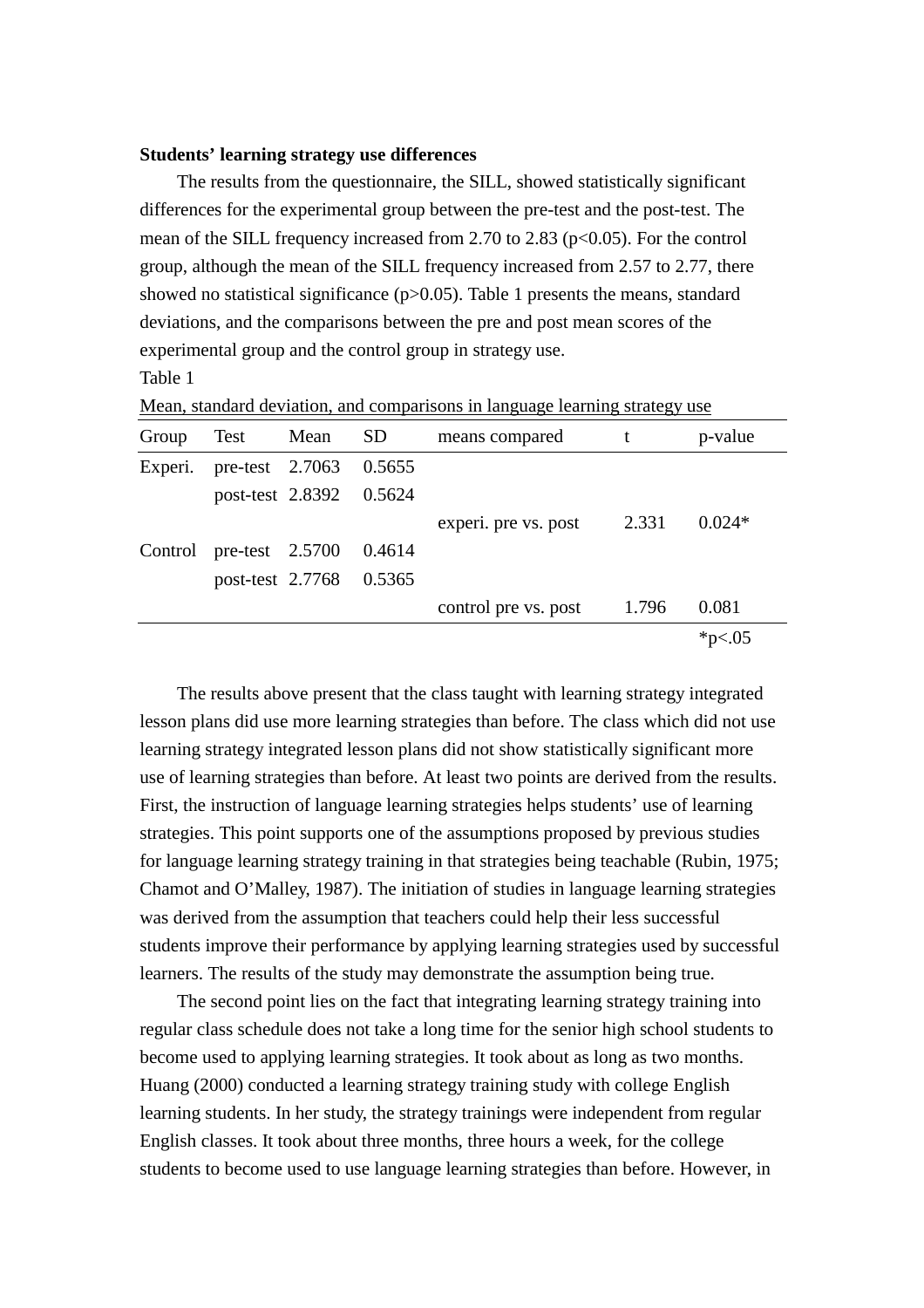this study, senior high school students, who had less English learning experience than college students and were supposed to take longer in becoming used to applying language learning strategies, turned out to take shorter time period than college students did. This result supports one of the main principles proposed by previous studies that strategy instructions need to integrate with regular language classes (Oxford, 1993; Chamot, 1998).

#### **Students' learning achievement differences**

 The results from the monthly exams are shown as follows. At the first exam, the pre-test, the experimental group obtained an average score of 60.6 in English test, which was ranked seven among the eleven classes of the same grade. The control group obtained an average score of 62.1 in English test, which was ranked six among the eleven classes of the same grade. After the treatment, at the second monthly exam, the experimental group obtained an average score of 69.1 in English test, which was ranked six. The control group obtained an average score of 68.6, which was ranked seven. At the third monthly exam, the experimental group had an average score of 58.5, which was ranked six. The control group gained an average score of 59.9, which was ranked five. Table 2 shows the average scores and rankings of the experimental group and the control group from the first monthly exam to the third monthly exam. Table 2

| Group        | Exam                        | Average score | Ranking |  |
|--------------|-----------------------------|---------------|---------|--|
| Experimental |                             | 60.6          |         |  |
|              | $\mathcal{D}_{\mathcal{L}}$ | 69.1          | 6       |  |
|              | 3                           | 58.5          | 6       |  |
| Control      |                             | 62.1          | 6       |  |
|              | 2                           | 68.6          |         |  |
|              | 3                           | 59.9          |         |  |

| Average scores, rankings through three monthly exams |  |  |  |
|------------------------------------------------------|--|--|--|
|                                                      |  |  |  |

 The results present that the experimental group students' English achievement scores did not show significant difference from what they obtained before the study. However, from the experimental group instructor's interviews and written teaching reflections, the students in the experimental group generally did better jobs in memorizing vocabulary, and in listening and speaking along the study, which could be observed from the progress the students performed in conversation classes and in vocabulary quizzes. The results shown above could be discussed from two aspects. First, in this study, the strategy training content might not directly relate to the items in the monthly exam. For example, among the six categories of the language learning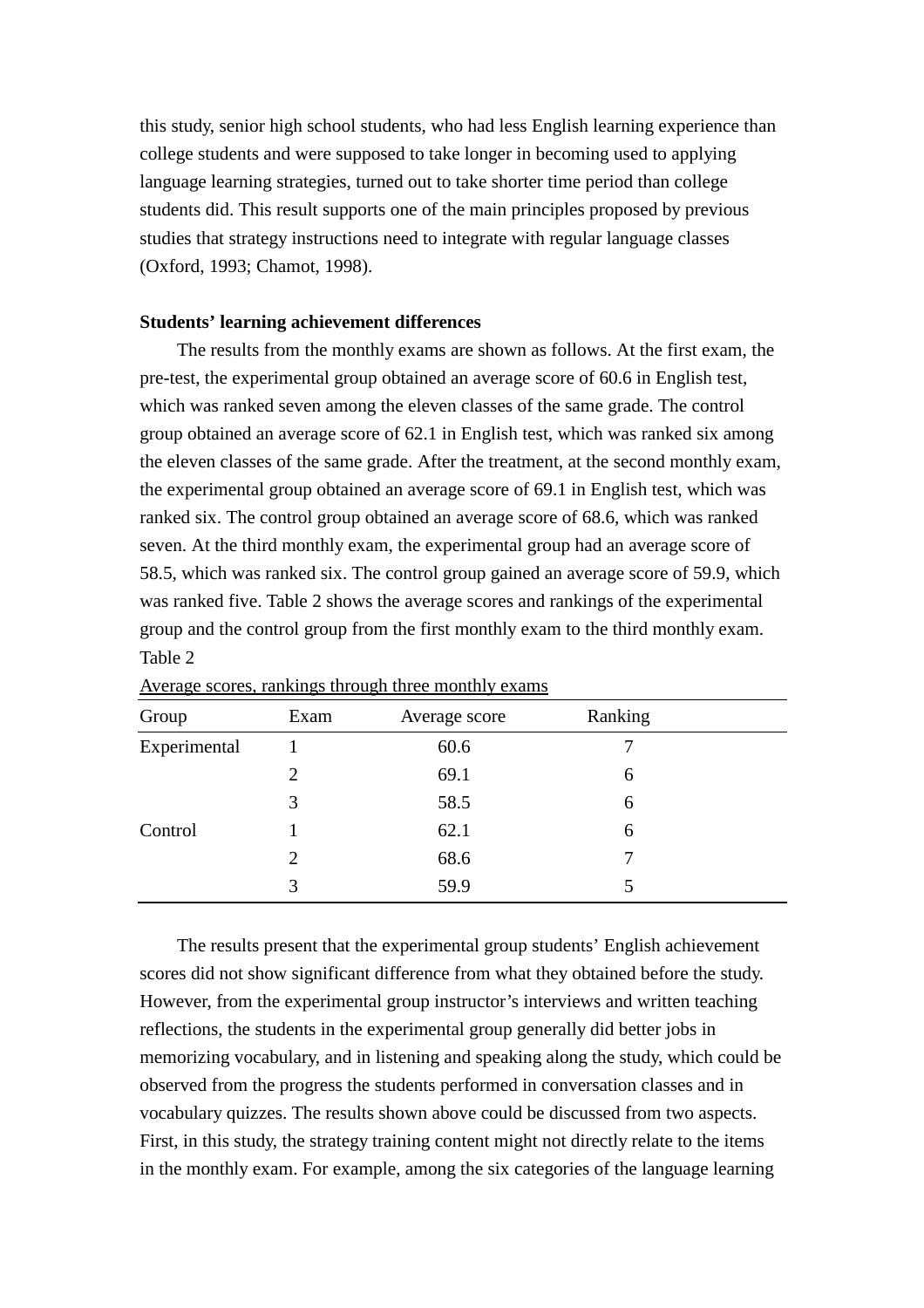strategies proposed by Oxford (1990), only the strategies in the memory category and in the cognitive category were directly related to the items shown on the monthly exams. Strategies in other categories, like in the metacognitive category, the social category, compensatory category, and even the affective category were not directly tested on the monthly exams. The purpose of applying language learning strategies is to facilitate the language learning process to "improve the development of their [learners'] language skills" (Oxford and Cohen, 1992, p.1). The results of the monthly exams, which contain items mainly in testing learners' reading and writing skills, might not be able to demonstrate all the learners' English skills in terms of reading, writing, speaking, and listening. Secondly, the progress of experimental group students' vocabulary memorization might be related to the instruction of memory strategies. It seems that in the senior high school level, the goal of memory strategy instruction could be faster to obtain than the goals of the instructions of strategies in other categories.

#### **The experimental group instructor's feelings and opinions**

 The experimental group instructor's feelings and opinions about using the English learning strategy integrated lesson plans are presented in terms of the following points: the teaching in the class, the students' reactions, and students' language learning.

 The instructor indicated that at the beginning, when she started to use the language learning strategy integrated lesson plans in the class, her students felt uneasy. For example, she used to teach vocabulary before teaching reading. However, in the lesson plans, usually reading instructions went before vocabulary instructions. "At the beginning, several times they [my students] told me ' Teacher, would you please teach the vocabulary first before you start the lesson?'…. After using the learning strategy integrated lesson plans in three lessons, the students were little by little used to my teaching from the reading section, in stead of from the vocabulary part," said the instructor happily, "Also, I found they [my students] are accustomed to use scanning and skimming skills in understanding reading instead of checking for new words in the dictionary all the time." It seems that the application of the learning strategy integrated lesson plans help students become used to learning strategy applications.

 According to the instructor, "…students became more interested in English learning in the class." The instructor said, "one of the students told me, 'If I [the student] could have learned these learning strategies, I would not have thought that learning English were difficult.' and another said, 'Now, having known these strategies, I think it is easier to learn English no matter I am learning listening, speaking, reading, or writing.'" Moreover, during the class, the instructor would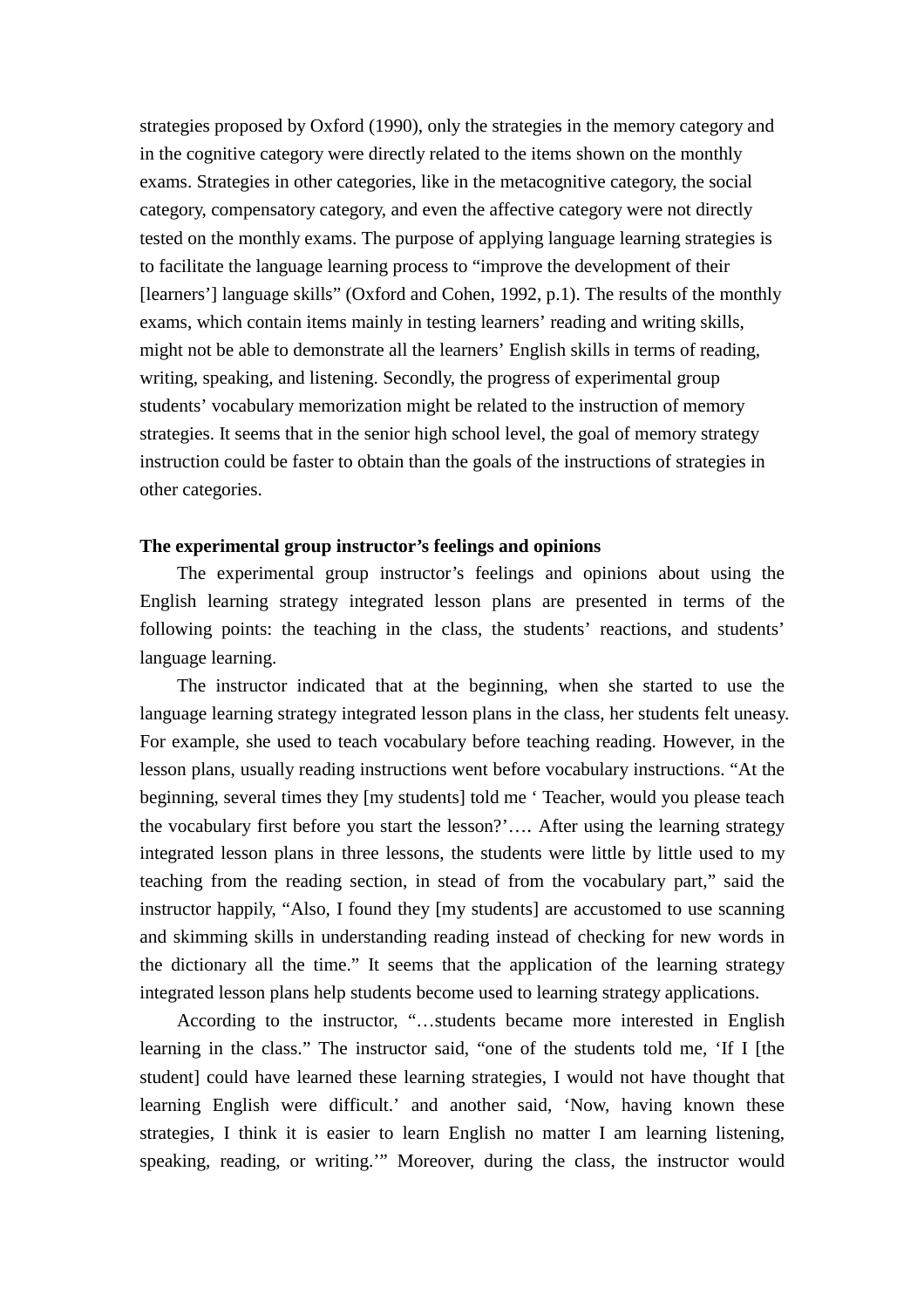sometimes check the students' strategy use. She was quite satisfied with the students' progress. In her written teaching reflections, the instructor indicated, "I found more and more students would try to guess the meanings of new words from the context in a reading instead of directly consulting dictionaries. They told me they found that these strategies are useful in helping them prolong their memory span." It seems that the positive learning reactions from the students encouraged the instructor.

 Regarding the language skill learning of the experimental group students, the instructor mentioned that, "I think the most transparent improvement was the vocabulary learning." She said, "After teaching them [the students] various vocabulary learning strategies, one of my students told me, 'Teacher, now I don't have to spend a lot of time in reciting the new words and I can use the ways you showed me to read other materials, such as the articles in newspapers and magazines." The instructor said that according to her observations, students usually used several vocabulary learning strategies to memorize one word after this study. In learning the reading skill, at the beginning of the study, students asked the instructor to start with vocabulary teaching. However, at the end of the study, students "do not refuse to use the reading learning strategies", said the instructor. In learning the listening skill, the instructor said, "After the several trainings which were related to listening strategies, they [the students] got higher scores in listening tests and were more confident. In the past, when they heard a new word in a listening task, they stayed at the word and often were lost in the statement. Now they discover the strategies, like selective listening and guessing intelligently, are effective methods to help their listening comprehension."

 The interview results present that, overall, the instructor was quite satisfied with the function of using the learning strategy integrated lesson plans. She said, "I found it was more useful to teach students learning strategies than just to explain the meanings [content] of a lesson."

## **CONCLUSION AND IMPLICATION**

Several points could be concluded from the results of the study. First, it is feasible to incorporate language learning strategies into current English teaching context in the senior high school level in Taiwan. The results, which show that language learning strategies being teachable, make the assumption that less successful students becoming good language learners possible. Second, the learning strategy integrated lesson plans appear to be better for students to become familiar with the use of the strategies than independent strategy training designs. The learning strategy integrated lesson plans are recommended to be used in language learning strategy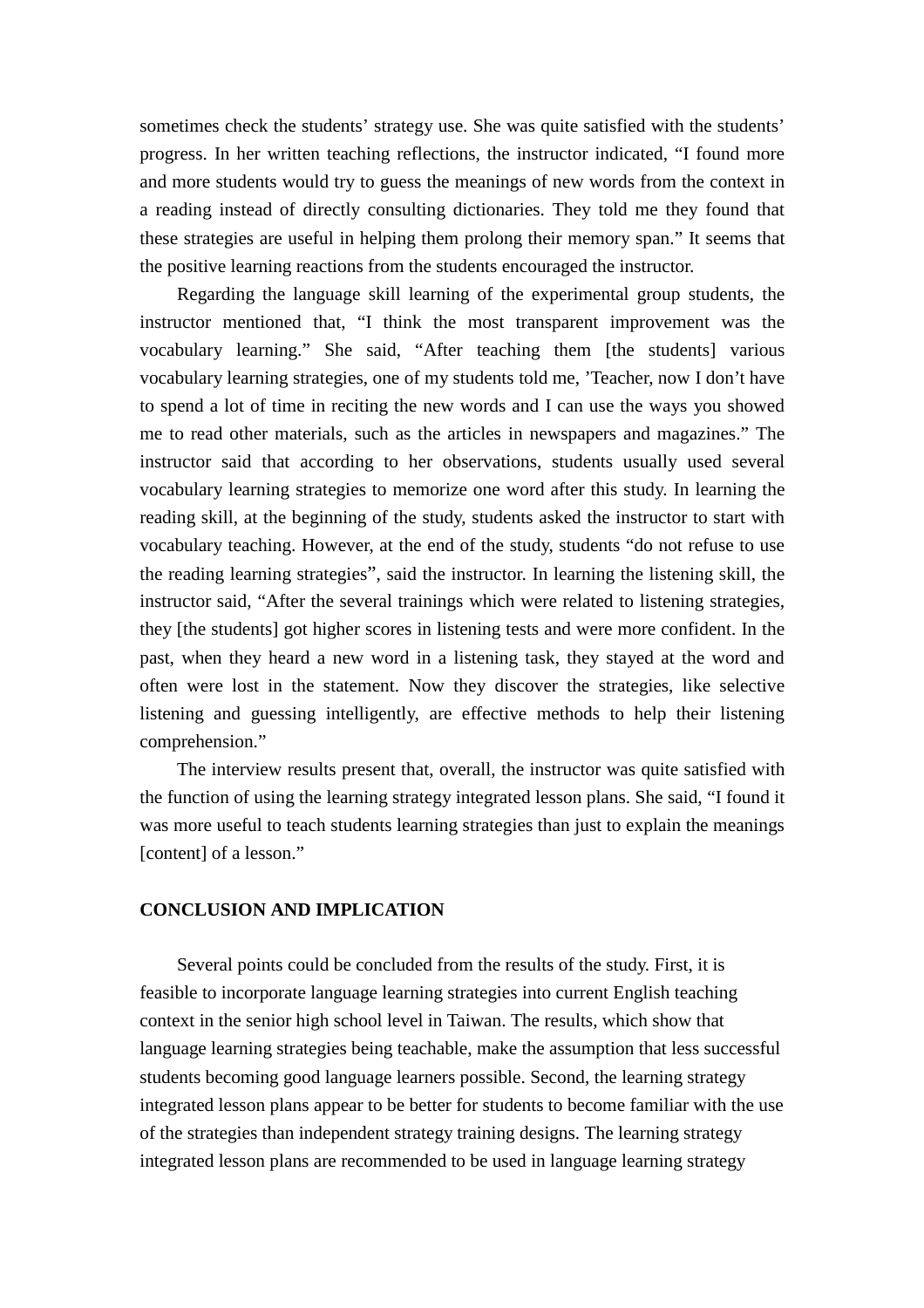training programs. Third, in this study, the students' learning achievement tests, the test on partial writing and reading abilities, does not show as a valid tool to demonstrate students' language learning results after learning with the learning strategy integrated lesson plans. To fix this problem, researchers are suggested to adopt test types and items which correspond to the goals of the lesson plans to improve the content validity of the evaluation tool (Hughes, 1989). Fourth, both the experimental group students and their instructor experienced the effect of the learning strategy integrated lesson plans on students' language learning. At the beginning, most of the students appeared to be uncomfortable with the "new" instruction pattern their teacher brought in. However, with the confidence and insistence the instructor demonstrated, the students learned the language learning strategies and gained the joy of English learning through the use of the strategies. The result implies that instructors' attitudes toward the applications of new lesson plans play an important role on the success of the lesson plans. Fifth, the instruction of memory strategies showed prominent function among all the strategies in this study. Previous studies discovered that English learning in Taiwan demands a great amount of memorization. However, students did not use memory strategies well, which have caused their frustration and fear in English learning (Huang, 1997; Hong and Huang, 1998). The instruction results and experience of this study might increase English teachers' confidence in applying memory strategy instructions.

 In this study, the participants all came from social science classes. It is suggested that studies need to be done with natural science students in the future to obtain a more comprehensive view of the application of the lesson plans to students with different study orientations. Furthermore, the data collection tools were suggested to include student interviews, student written learning reflections, and class observations to reveal facts from different aspects.

#### **REFERENCES**

Chamot, A. U. (1998). Teaching learning strategies to language students. (ERIC Document Reproduction Services No. ED 433 719)

Chamot, A. U., & O'Malley, J. M. (1987). The cognitive academic language learning approach: A bridge to the mainstream. TESOL Quarterly, 21,227-249.

 Hong, S. C., & Huang, S. C. (1998). Memory strategies used by non-English major EFL students. Proceedings of the Seventh International Symposium on English Teaching.(pp. 395-405). Taipei: The Crane Publishing Co., Ltd.

Huang, S. C. (1997). Taiwanese Senior High School Students' EFL Learning: Focus on Learning Strategies and Learning Beliefs. Ann Arbor, Michigan: UMI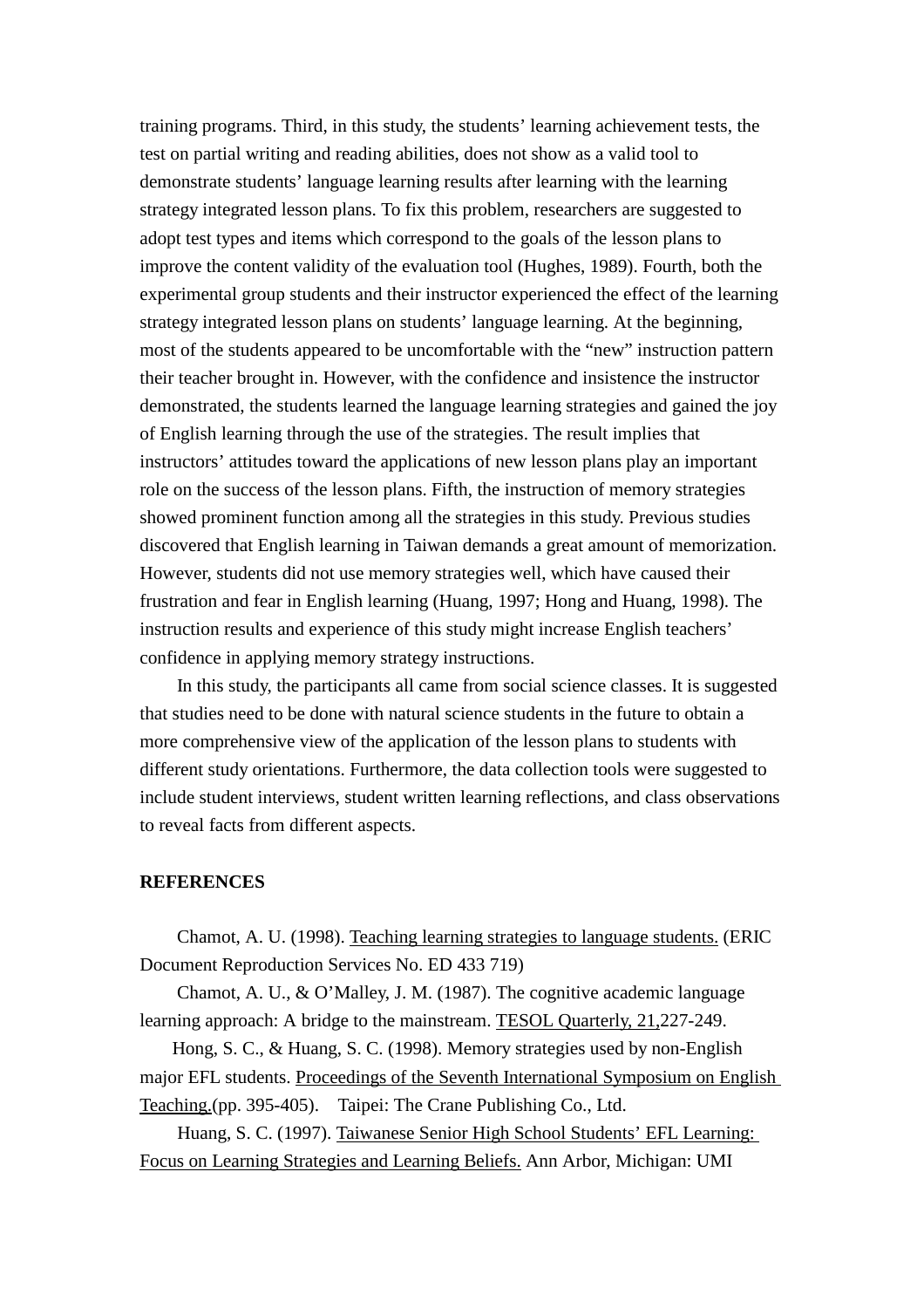Company.

 Huang, S. C. (2000). English Learning Strategy Training: Process, Activities, and Effect. Taipei: The Crane Publishing Co., Ltd.

Hughes, A. (1989). Testing for Language Teachers. New York: Cambridge University Press.

Ku, P. Y. (1995). Strategies Associated with Proficiency and Predictors of Strategy Choice: A Study on Language Learning Strategies of EFL Students at Three Educational Levels in Taiwan. Ann Arbor, Michigan: UMI Company.

McKeachie, W. J. et al. (1984). Teaching learning strategies. Paper presented at the Annual Meeting of the American Psychological Association, Toronto, Canada. (ERIC Document Reproduction Services No. ED 255 141)

 O'Malley, J. M., Chamot, A. U., Stewner-Manzanares, G., Russo, R. P., & Kupper, L. (1985). Learning strategy applications with students of English as a second language. TESOL Quarterly, 19, (3), 557-584.

O'Malley, J. M., & Chamot, A. U. (1990). Learning strategies in second language acquisition. New York: Cambridge University Press.

 Oxford, R. L. (1990). Language learning strategies: What every teacher should know. New York, NY: Newbury House Publishers.

Oxford, R. L. (1993). Research on second language learning strategies. Annual review of Applied Linguistics, 13, 175-187.

 Oxford, R. L., & Cohen, A. D. (1992). Language learning strategies: Crucial issues of concept and classification. Applied Language Learning, 3 (1&2), 1-35.

Oxford, R., Crookall, D., Cohen, A., Lavine, R., Nyikos, M., & Sutter, W. (1990). Strategy training for language learners: Six situational case studies and a trining model. Foreign Language Annals, 22 (3), 197-216.

 Rubin, J. (1975). What the "good language learner" can teach us. TESOL Quarterly, 9, 41-51.

Weinstein, C. E., & Mayer, R. E. (1986). The teaching of learning strategies. In M. C. Wittrock (Ed.), Handbook of research on teaching  $(3<sup>rd</sup>$  ed. Pp. 315-327). New York: Macmillan.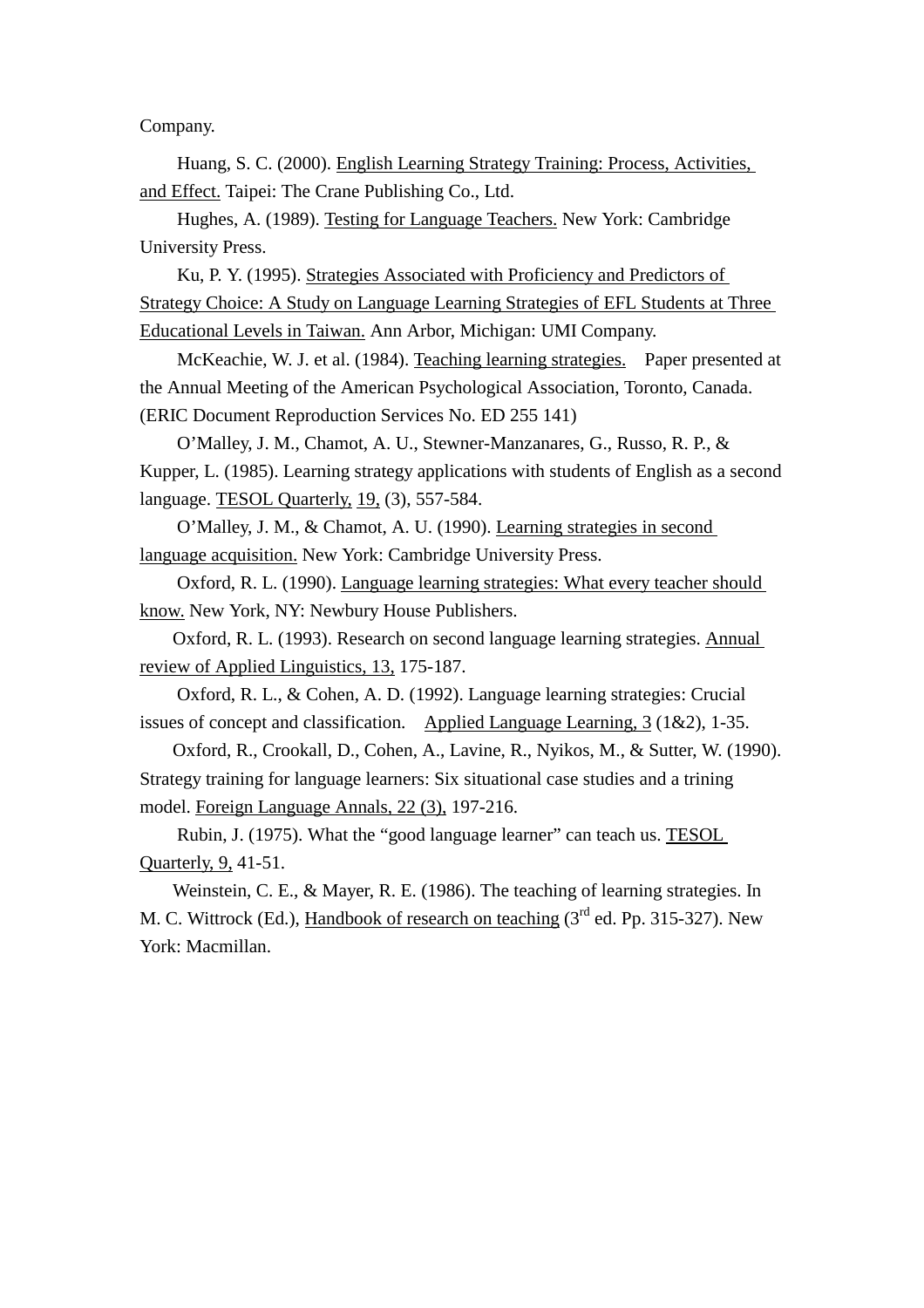## **APPENDIX**

Lesson  $7$  (fall  $2001$ )

| 124 20 <br>125 | 1. |                                                          | Guessing                                             |                        |  |  |
|----------------|----|----------------------------------------------------------|------------------------------------------------------|------------------------|--|--|
|                |    |                                                          | Guessing intelligently—applying titles and pictures: |                        |  |  |
|                |    |                                                          | intelligently-applying<br>titles and pictures        |                        |  |  |
|                |    | 2. Listening for main ideas:                             |                                                      |                        |  |  |
|                |    |                                                          | who, what, where, when, how, and Listening for main  |                        |  |  |
|                |    | key words.                                               |                                                      | ideas                  |  |  |
|                | 3. | Taking notes:                                            |                                                      |                        |  |  |
|                |    |                                                          | main ideas                                           | Taking notes           |  |  |
|                |    | Mother Teresa                                            | Princess Diana                                       |                        |  |  |
|                |    |                                                          | take notes                                           |                        |  |  |
|                |    | help others<br>(in what way)                             | (lifestyle)                                          |                        |  |  |
|                |    |                                                          |                                                      |                        |  |  |
|                |    | Similarity                                               | Differences                                          |                        |  |  |
|                |    |                                                          |                                                      |                        |  |  |
|                | ■  |                                                          |                                                      |                        |  |  |
|                | 1. | Guessing intelligently:                                  |                                                      |                        |  |  |
| 125 20         |    |                                                          | in                                                   |                        |  |  |
| 126            |    |                                                          | because                                              | Guessing intelligently |  |  |
|                |    |                                                          |                                                      |                        |  |  |
|                |    | how/what                                                 |                                                      |                        |  |  |
|                |    |                                                          |                                                      |                        |  |  |
|                |    |                                                          |                                                      |                        |  |  |
|                | ■  |                                                          |                                                      |                        |  |  |
|                | 1. | Recognizing and reasoning:<br>$95555 - 66 - 66$<br>,, ,, | Selective listening                                  |                        |  |  |
| 126 10         |    |                                                          |                                                      |                        |  |  |
| 127            |    |                                                          |                                                      | Recognizing and        |  |  |
|                |    | 2. Selective listening:                                  |                                                      | reasoning              |  |  |
|                |    |                                                          |                                                      |                        |  |  |
|                |    |                                                          |                                                      |                        |  |  |